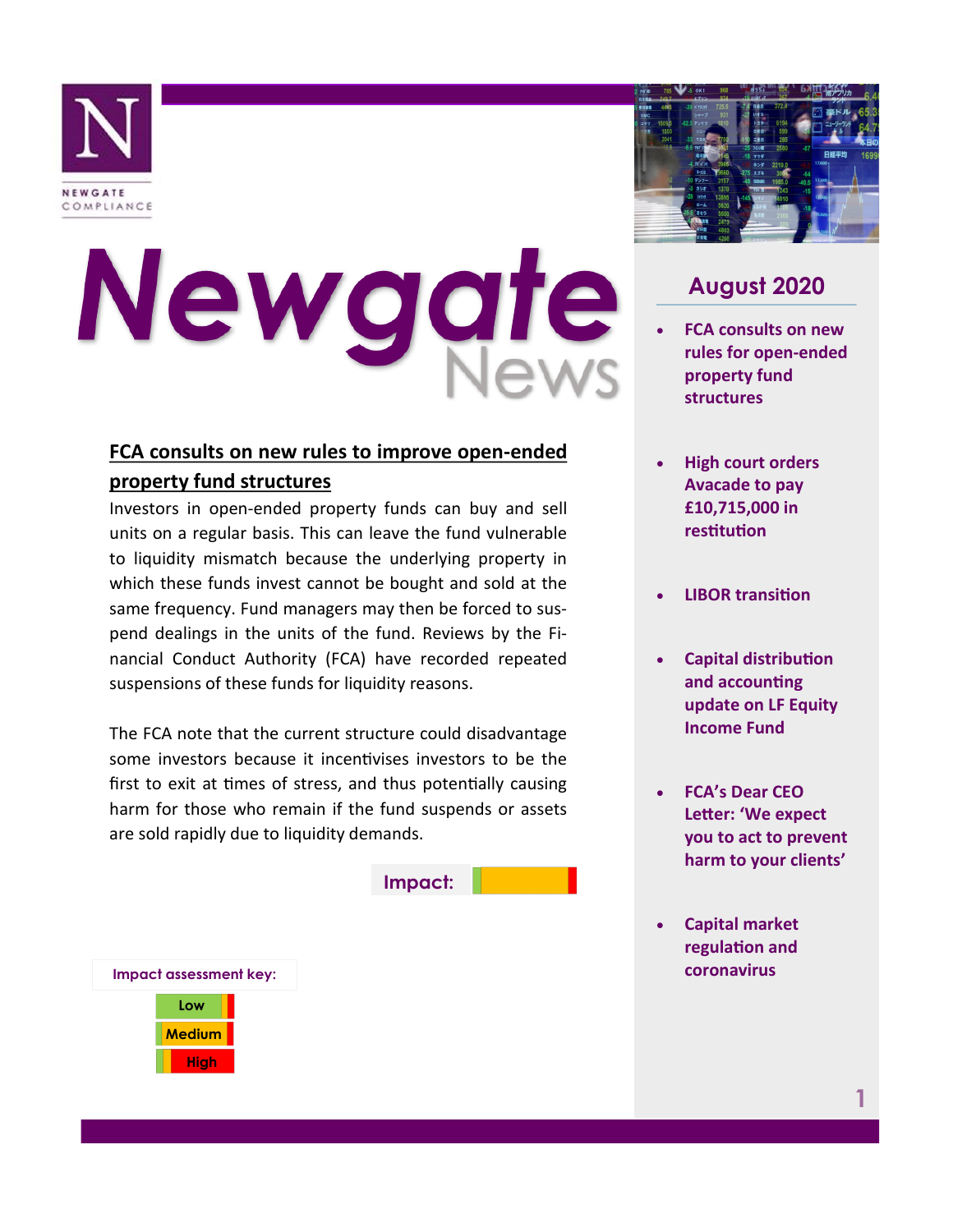The FCA is consulting on proposals to reduce the potential for harm to investors from the liquidity mismatch in open-ended property funds. The new rules would require investors to give notice  $-$  potentially of up to 180 days – before their investment is redeemed.

**Newgate's advice:** *The proposed period would allow the fund manager to plan sales of property assets so that it could better meet redemptions that are requested. Fund managers would be able to allocate more of the fund to property and less to cash for unanticipated redemptions. Indeed, repeat suspensions due to a lack of liquidity could be a sign of an inappropriate fund structure and can impact market confidence.* 

# **High Court orders illegal pension introducers Avacade, Alexandra Associates and their directors to pay £10,715,000 restitution to their consumers**

Two companies and three individuals must pay restitution to members of the public who were induced to transfer their pensions into selfinvested personal pensions (SIPPs). The order was made on Friday  $7<sup>th</sup>$  August 2020 against Avacade Limited (in liquidation), Alexandra Associates (UK) Limited trading as Avacade Future Solutions (AA), Craig Lummis, Lee Lummis, and Raymond Fox.

Additionally, AA, the Lummises and Mr Fox have been banned from engaging in regulated activities in the UK without authorisation, making financial promotions and making false or misleading statements about regulated investments.

*The FCA has invited firms to give feedback and we would encourage clients affected by the proposed rule to put forward their view via the link below.*

[https://www.fca.org.uk/news/press](https://www.fca.org.uk/news/press-releases/fca-consults-new-rules-improve-open-ended-property-fund-structures)-releases/fcaconsults-new-rules-improve-open-ended-[property](https://www.fca.org.uk/news/press-releases/fca-consults-new-rules-improve-open-ended-property-fund-structures) -fund-[structures](https://www.fca.org.uk/news/press-releases/fca-consults-new-rules-improve-open-ended-property-fund-structures)



**Newgate's advice:** *This High Court order reminds us of the FCA's approach to reprimanding firms that engage in regulated activities beyond their permission/without permission, making unapproved financial promotions and actively misleading their clients about the returns on their investments. Please contact your Newgate consultant for reviews of any financial promotions to ensure that the content is clear, fair, and not misleading and a Vulnerable Customers Policy if required. Please see our July Newgate Newsletter for detail on the importance of treating customers fairly.*

[https://www.fca.org.uk/news/press](https://www.fca.org.uk/news/press-releases/high-court-orders-illegal-pension-introducers-avacade-alexandra-associates-pay-restitution)-releases/ high-court-orders-illegal-pension-[introducers](https://www.fca.org.uk/news/press-releases/high-court-orders-illegal-pension-introducers-avacade-alexandra-associates-pay-restitution)avacade-alexandra-associates-pay-[restitution](https://www.fca.org.uk/news/press-releases/high-court-orders-illegal-pension-introducers-avacade-alexandra-associates-pay-restitution)

**Impact:**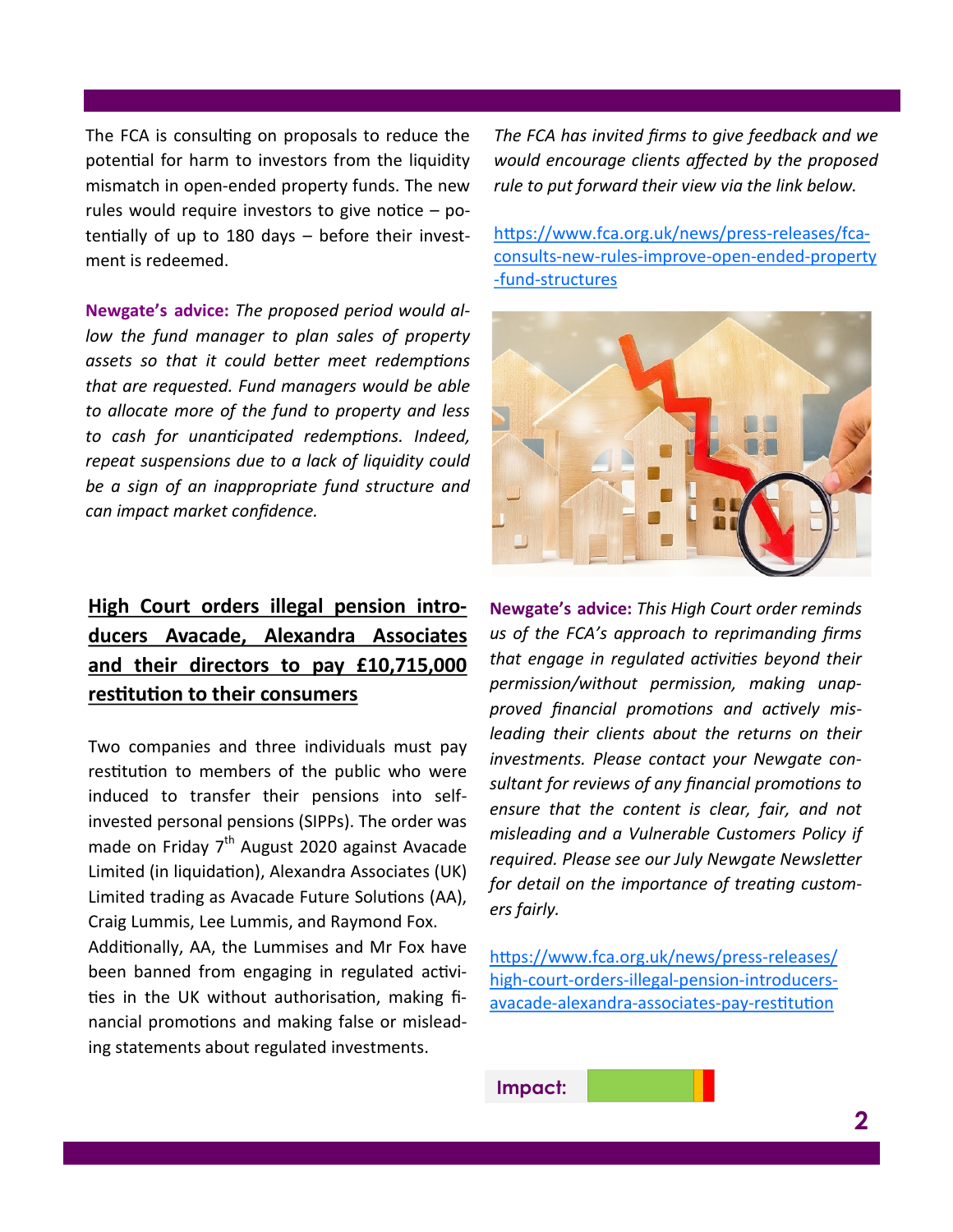# **LIBOR transition – the critical tasks ahead of us in the second half of 2020**

In a speech delivered by the FCA's Director of Markets and Wholesale Policy, Edwin Schooling Latter discusses the 'forward path' for the transition over to LIBOR. Key highlights from the Director's speech includes:

- Although LIBOR is not due to be replaced by the risk-free-rates (RFRs) until the end of 2021, the FCA encourage immediate action.
- At the end of August, the International Swaps and Derivatives Association (ISDA) should have finalised the protocol and other documentation through which outstanding derivatives contracts which reference LIBOR can transform to work on the new RFRs.
- The FCA urges market participants from all sectors  $-$  sell side, buy side, non-financial, to ensure they are ready for the end of LIBOR by adhering to the protocol that ISDA is producing.

[https://www.fca.org.uk/news/speeches/libor](https://www.fca.org.uk/news/speeches/libor-transition-critical-tasks-ahead-us-second-half-2020)-transition-criticaltasks-ahead-us-[second](https://www.fca.org.uk/news/speeches/libor-transition-critical-tasks-ahead-us-second-half-2020)-half-2020



#### **Newgate's advice:**

*We encourage firms to ensure that they become confident in the protocol that ISDA is soon to provide regarding the transition from LIBOR. You will need to ensure you have signed the protocol within the four-month adherence period that ISDA will offer after the protocol is published. It is a regulatory requirement for supervised firms to have a plan for cessation or material change in a benchmark like LIBOR, and this is something that Newgate can assist you with.* 

*'The 4 to 6 months ahead of us are arguably the most critical period in the transition away from LIBOR. The time to act is now.'*

*Edwin Schooling, Director of Markets and Wholesale Policy*

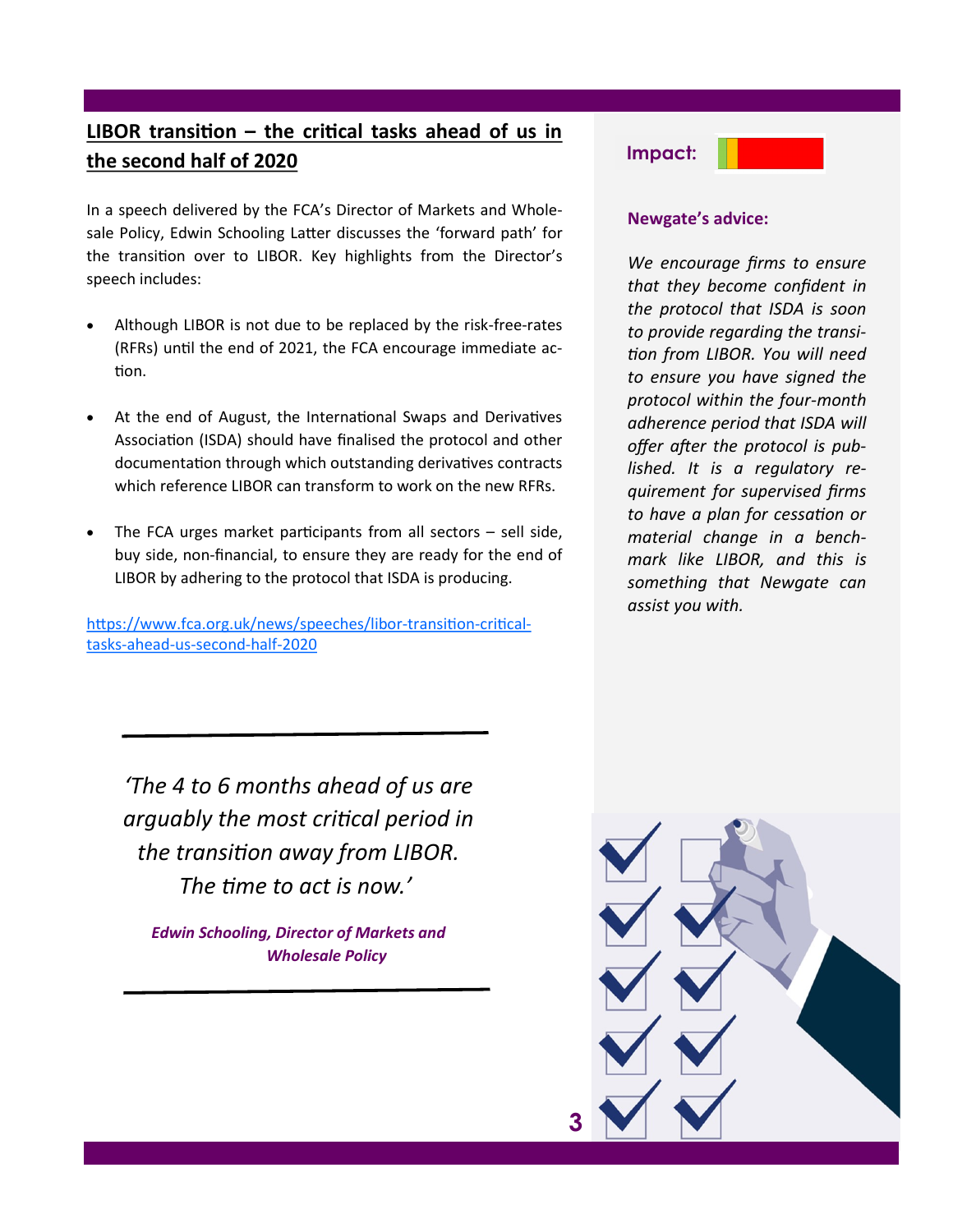## **Capital distribution and accounting update on LF Equity Income Fund (formerly LF Woodford Equity Income Fund)**

On the  $18<sup>th</sup>$  January 2020, Link Fund Solutions Ltd (LFS), the Authorised Corporate Director (ACD) of the LF Equity Income Fund (LFEIF), started winding up the fund. LFS considered the winding-up of the LFEIF to be in the best interests of all investors and enabled the return of cash to investors at the earliest opportunity.

Since this date, the LFEIF has returned £2.267 billion to investors in the form of 2 capital distributors: £2.124 billion in January 2020 and £143.2 million in March 2020. Following a sale of healthcare assets, a third capital distribution of £183.15 million will be paid at the end of August 2020. At this point a total of £2.45 billion will have been distributed to investors since the commencement of the winding up of the LFEIF.

**Newgate's advice:** *Suspensions by the FCA generally*  last no longer than necessary for a firm to allow the fund *to rebuild sufficient liquidity to meet redemptions again. In the case of LF Equity Income Fund, the liquidity mismatch could not be resolved even with suspension. The FCA is currently consulting on extending the suspension period (up to 180 days) to ease volatility for these types of funds. Firms should be cautious when offering openended opportunities to clients, particularly by mitigating unrealistic expectations where liquidity is likely to be low, so to avoid investment moving out of the fund when market uncertainty arises.*

[https://www.fca.org.uk/news/news](https://www.fca.org.uk/news/news-stories/capital-distribution-accounting-update-lf-equity-income-fund)-stories/capital[distribution](https://www.fca.org.uk/news/news-stories/capital-distribution-accounting-update-lf-equity-income-fund)-accounting-update-lf-equity-income-fund

#### **Impact:**



## **Dear CEO Letter: We expect you to act to prevent harm to your clients**

Megan Butler, Executive Director of Supervision – Investment, Wholesale & Specialists Division, has published a Dear CEO letter for firms providing nondiscretionary investment services. The Executive Director highlights that because of coronavirus, several firms who hold client money have reported an increase in client money balances in their reporting from January to June 2020.

**Newgate's advice:** *Senior Managers should consider whether the firm needs to hold client money balances which are unlikely to be reinvested, or whether it would be in your clients' interests to place these balances directly with their own current or savings account providers. Newgate would encourage you to have an open dialogue with clients about increased money balances to gauge whether these should be returned to them or continue to be held so to enable investment in the short*  *term. To avoid potential action from the FCA, Newgate recommend that you record evidence of client correspondence of such permission where significantly increased balances are reported.*

[https://www.fca.org.uk/publication/correspondence/](https://www.fca.org.uk/publication/correspondence/dear-ceo-letter-increased-client-money-balances-covid-19.pdf) dear-ceo-letter-[increased](https://www.fca.org.uk/publication/correspondence/dear-ceo-letter-increased-client-money-balances-covid-19.pdf)-client-money-balances-covid-[19.pdf](https://www.fca.org.uk/publication/correspondence/dear-ceo-letter-increased-client-money-balances-covid-19.pdf)



## **Impact:**

**4**